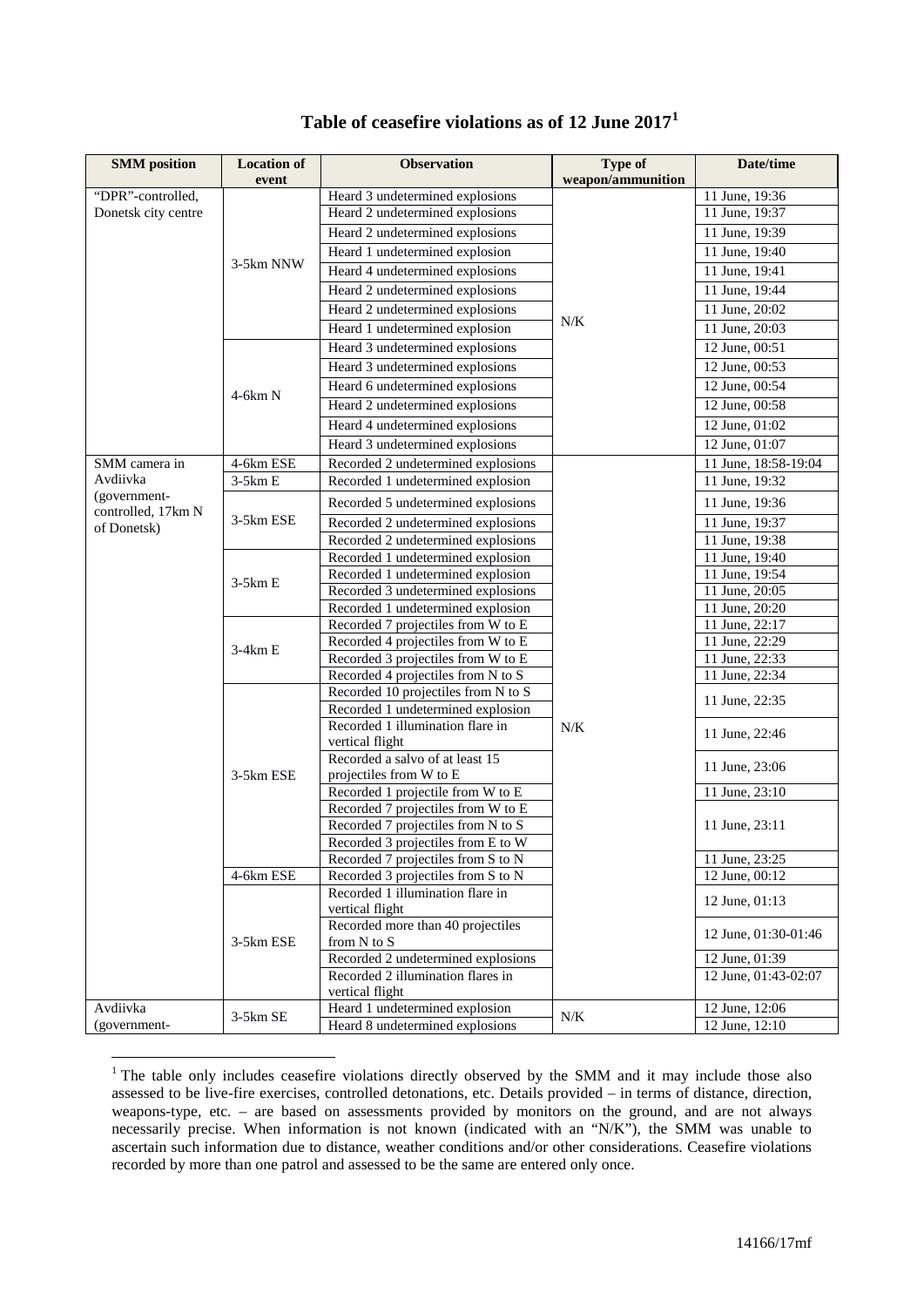| controlled, 17km N      |            | Heard 1 undetermined explosion     |            | 12 June, 12:32       |
|-------------------------|------------|------------------------------------|------------|----------------------|
| of Donetsk)             |            | Heard 1 undetermined explosion     |            | 12 June, 12:42       |
|                         |            | Heard 6 undetermined explosions    |            | 12 June, 13:00-13:03 |
|                         |            | Heard 2 undetermined explosions    |            | 12 June, 14:25-14:29 |
|                         |            | Heard 1 undetermined explosion     |            | 12 June, 15:58       |
| Yasynuvata ("DPR"-      | 3-5km NW   | Heard 2 undetermined explosions    | $N/K$      | 12 June, 09:37-09:39 |
| controlled, 16km NE     | $2-3km$ W  | Heard 5 shots                      | Small arms | 12 June, 09:55       |
| of Donetsk)             |            | Heard 4 bursts                     |            |                      |
|                         | $1-2km$ NE | Heard 5 undetermined explosions    | N/K        | 12 June, 10:35       |
|                         | $1-3km$ W  | Heard 7 shots                      | Small arms | 12 June, 10:58       |
|                         | $2-4km$ W  | Heard 17 bursts                    | <b>HMG</b> | 12 June, 11:27       |
|                         | $1-3km N$  | Heard 8 bursts                     | Small arms |                      |
|                         |            |                                    |            | 12 June, 11:37       |
|                         | 1-3km NNW  | Heard 11 bursts                    | <b>HMG</b> | 12 June, 11:40       |
|                         | 4-6km N    | Heard 3 bursts                     | Small arms | 12 June, 12:08       |
|                         | $3-4km$ W  | Heard 5 shots                      | <b>HMG</b> | 12 June, 12:10       |
|                         | $3-6km N$  | Heard 3 bursts                     | Small arms | 12 June, 12:25-12:26 |
|                         | 3-6km W    | Heard 1 undetermined explosion     | N/K        | 12 June, 12:30       |
|                         | $2-3km N$  | Heard 3 shots                      | Small arms | 12 June, 12:32       |
|                         | 3-5km NW   | Heard 1 undetermined explosion     | $N/K$      | 12 June, 12:33       |
|                         |            | Heard 30 shots                     | Small arms | 12 June, 12:37       |
|                         | $2-3km$ W  | Heard 1 undetermined explosion     |            | 12 June, 12:42       |
|                         |            | Heard 10 undetermined explosions   | $N/K$      | 12 June, 13:01-13:06 |
|                         |            | Heard 1 undetermined explosion     |            |                      |
|                         | $1-3km$ W  |                                    |            | 12 June, 13:14       |
|                         | $2-3km N$  | Heard 3 shots                      | Small arms | 12 June, 13:33       |
|                         | $3-4km$ W  | Heard 4 bursts                     | <b>HMG</b> | 12 June, 14:22       |
|                         |            | Heard 1 undetermined explosion     | N/K        | 12 June, 14:25       |
|                         | $2-3km$ W  | Heard 1 undetermined explosion     |            | 12 June, 14:29       |
|                         | 5-6km NE   | Heard 3 bursts                     | Small arms | 12 June, 14:34       |
|                         | $2-3km$ W  | Heard 2 undetermined explosions    |            | 12 June, 14:55       |
|                         | 2-3km NW   | Heard 2 undetermined explosions    |            | 12 June, 15:04       |
|                         | $2-3km$ W  | Heard 5 undetermined explosions    |            | 12 June, 15:52-15:58 |
|                         | 4-5km WNW  | Heard 3 undetermined explosions    | N/K        | 12 June, 16:03-16:05 |
|                         | $2-3km$ W  | Heard 2 undetermined explosions    |            | 12 June, 16:07       |
|                         | $3-4km$ W  | Heard 2 undetermined explosions    |            | 12 June, 16:13       |
| Vasylivka ("DPR"        | 3km SW     | Heard 1 undetermined explosion     | $N\!/\!K$  | 12 June, 14:29       |
| controlled 20km N       | 1km SW     | Heard 5 bursts                     |            | 12 June, 14:53-14:57 |
| of Donetsk)             |            | Heard 17 shots                     | Small arms |                      |
|                         | 1km SSW    | Heard 1 burst                      |            | 12 June, 15:03       |
|                         | 1-3km SSW  | Heard 2 undetermined explosions    | N/K        | 12 June, 15:04       |
| Marinka<br>(government- | 1.5kmE     | Heard 4 bursts                     | Small arms | 12 June, 11:20       |
| controlled, 23km SW     |            |                                    |            |                      |
| of Donetsk)             |            |                                    |            |                      |
| SMM camera at           |            | Recorded 1 tracer from W to E      |            | 11 June, 22:09       |
| Shyrokyne (20km E       |            | Recorded 2 tracers from W to E     |            | 11 June, 22:18       |
| of Mariupol)            |            | Recorded 10 tracers from W to E    |            |                      |
|                         |            | Recorded 1 undetermined explosion  |            | 11 June, 22:27       |
|                         |            | Recorded 2 tracers from W to E     |            |                      |
|                         |            |                                    |            | 11 June, 22:38       |
|                         |            | Recorded 2 undetermined explosions |            |                      |
|                         |            | Recorded 5 tracers from W to E     |            | 11 June, 22:39       |
|                         | N/K N      | Recorded 1 tracer from W to E      | N/K        | 11 June, 22:41       |
|                         |            | Recorded 1 undetermined explosion  |            |                      |
|                         |            | Recorded 2 tracers from W to E     |            | 11 June, 22:42       |
|                         |            | Recorded 3 tracers from W to E     |            | 11 June, 22:48       |
|                         |            | Recorded 1 tracer from W to E      |            | 11 June, 22:51       |
|                         |            | Recorded 2 tracers from W to E     |            | 11 June, 22:53       |
|                         |            | Recorded 1 tracer from W to E      |            | 11 June, 23:02       |
|                         |            | Recorded 1 tracer from W to E      |            | 11 June, 23:03       |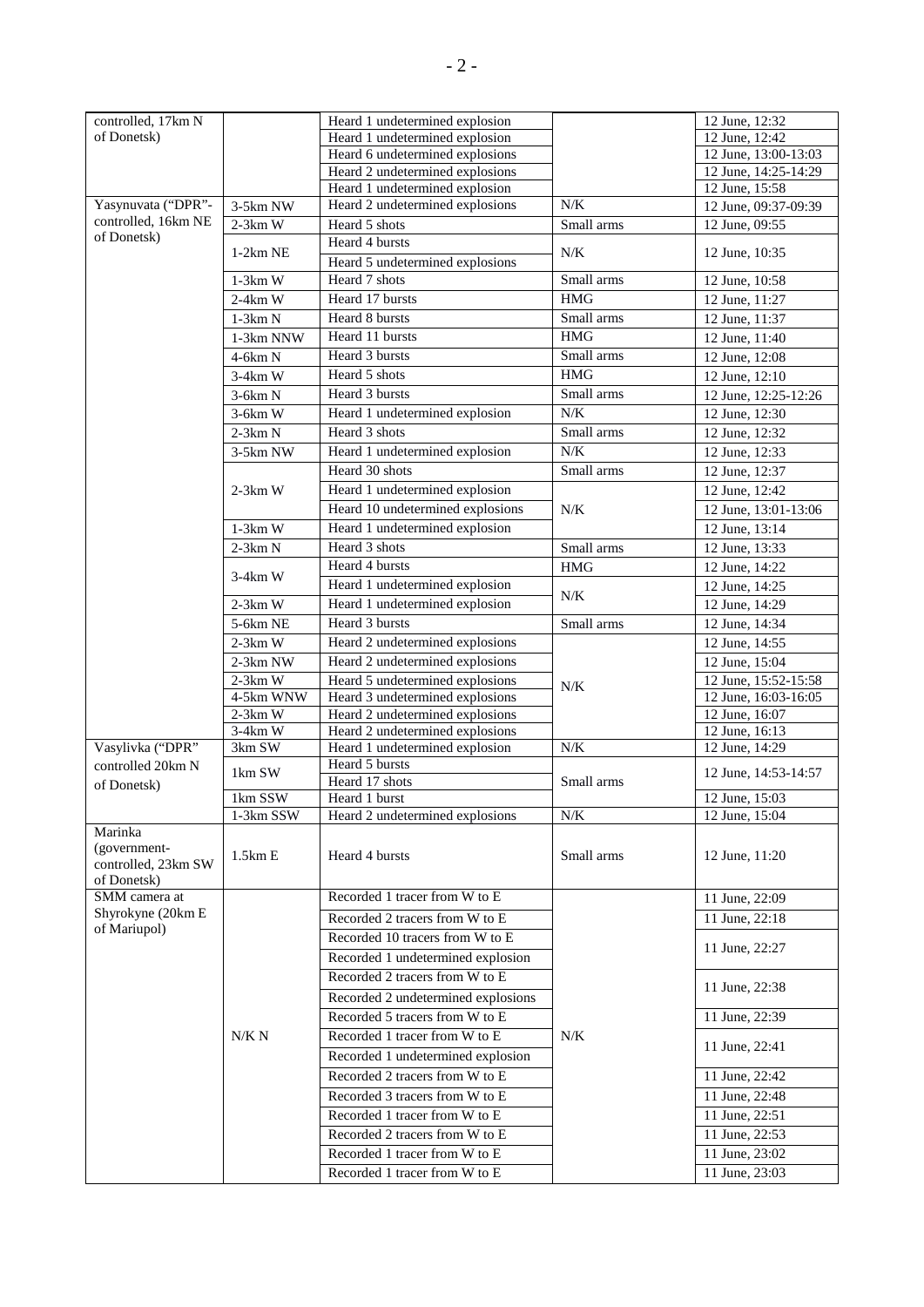|                                    |            | Recorded 1 tracer from W to E      |                      | 11 June, 23:09       |
|------------------------------------|------------|------------------------------------|----------------------|----------------------|
|                                    |            | Recorded 2 tracers from W to E     |                      |                      |
|                                    |            | Recorded 1 tracer from W to E      |                      | 11 June, 23:17       |
|                                    |            | Recorded 1 tracer from W to E      |                      | 11 June, 23:32       |
|                                    |            | Recorded 1 tracer from W to E      |                      | 11 June, 23:50       |
|                                    |            | Recorded 1 tracer from W to E      |                      | 11 June, 23:53       |
|                                    |            | Recorded 1 tracer from W to E      |                      | 11 June, 23:55       |
|                                    |            | Recorded 1 tracer from W to E      |                      | 12 June, 00:22       |
|                                    |            | Recorded 1 tracer from W to E      |                      | 12 June, 00:25       |
|                                    |            | Recorded 1 tracer from W to E      |                      |                      |
|                                    |            | Recorded 1 tracer from W to E      |                      | 12 June, 00:44       |
|                                    |            | Recorded 2 tracers from W to E     |                      |                      |
|                                    |            | Recorded 2 undetermined explosions |                      | 12 June, 00:45       |
|                                    |            | Recorded 1 tracer from W to E      |                      | 12 June, 01:03       |
|                                    |            | Recorded 1 undetermined explosion  |                      | 12 June, 01:04       |
|                                    |            | Recorded 1 tracer from W to E      |                      | 12 June, 01:24       |
|                                    |            | Recorded 2 tracers from W to E     |                      | 12 June, 01:53       |
| 3km N of                           |            |                                    |                      |                      |
| Lebedynske                         |            |                                    |                      |                      |
| (government-                       | N/K SE     | Heard 2 undetermined explosions    | N/K                  | 12 June, 11:30-11:31 |
| controlled, 16km NE                |            |                                    |                      |                      |
| of Mariupol)                       |            |                                    |                      |                      |
| 2km SE of<br>Lebedynske            | 3-5km NE   | Heard 62 shots                     | <b>HMG</b>           | 12 June, 12:30-12:35 |
| (government-                       |            |                                    |                      |                      |
| controlled, 16km NE                | N/K E      | Heard 2 undetermined explosions    | N/K                  | 12 June, 12:45       |
| of Mariupol)                       |            |                                    |                      |                      |
| Pikuzy ("DPR"-                     |            |                                    |                      |                      |
| controlled, 23km NE                | 1km SW     | Heard 5 bursts                     | <b>HMG</b>           | 12 June, 11:40-11:45 |
| of Mariupol)                       |            |                                    |                      |                      |
| Marinka                            |            | Heard 4 bursts                     | <b>HMG</b>           |                      |
| (government-                       | 1-3km NE   |                                    |                      | 11 June, 18:45-18:55 |
| controlled, 23km SW                |            | Heard 2 undetermined explosions    | N/K                  |                      |
| of Donetsk)<br>Sakhanka ("DPR"-    |            | Heard 8 undetermined explosions    |                      |                      |
| controlled, 24km NE                | N/K SSW    | Heard 1 explosion (outgoing)       | Artillery (type N/K) | 12 June, 12:43-12:45 |
| of Mariupol)                       |            |                                    |                      |                      |
|                                    | $N/K$ W    | Heard 50 single shots              | Small arms           | 12 June, 12:52       |
| Horlivka ("DPR"-                   | $8-10km$   |                                    | N/K                  | 11 June, 22:15-23:00 |
| controlled, 39km NE                | <b>NNW</b> | Heard 10 undetermined explosions   |                      |                      |
| of Donetsk)                        |            | Heard 15 bursts                    | <b>HMG</b>           | 11 June, 23:00-23:30 |
|                                    |            | Heard 5 explosions (impacts)       | Mortar (82mm)        |                      |
|                                    | 4-6km WSW  |                                    | IFV (BMP-1) cannon   |                      |
|                                    |            | Heard 5 explosions (outgoing)      | (73mm)               | 11 June, 23:30-00:00 |
| Svitlodarsk                        | 12km NE    | Heard 13 undetermined explosions   | N/K                  | 11 June, 21:15-21:28 |
| (government-                       |            |                                    |                      |                      |
| controlled, 57km NE                |            | Heard 10 shots                     | Small arms           | 11 June, 21:35       |
| of Donetsk)                        | 5km E      | Heard more than 150 shots          |                      | 11 June, 21:37-21:50 |
|                                    |            | Heard 1 undetermined explosion     | N/K                  | 11 June, 22:00       |
|                                    | 12km NE    | Heard 8 undetermined explosions    |                      | 11 June, 22:07-22:13 |
|                                    | 5km SE     | Heard 8 bursts                     | $\rm HMG$            | 12 June, 15:03       |
| Zaitseve                           |            |                                    |                      |                      |
| (government-                       | $1-2km$ SW | Heard 1 undetermined explosion     | N/K                  | 12 June, 13:50       |
| controlled, 50km NE<br>of Donetsk) |            |                                    |                      |                      |
| Novoselivka Druha                  | $6-7km S$  | Heard 1 undetermined explosions    |                      | 12 June, 14:30       |
| (government-                       |            | Heard 3 undetermined explosions    |                      | 12 June, 14:56-14:58 |
| controlled, 23km N                 |            | Heard 3 undetermined explosions    | N/K                  | 12 June, 15:00-15:05 |
| of Donetsk)                        | 6-7km SE   | Heard 1 undetermined explosion     |                      | 12 June, 15:55       |
|                                    |            | Heard 1 undetermined explosion     |                      | 12 June, 16:07       |
| SMM camera in                      |            | Recorded 1 projectile from S to N  |                      |                      |
| Zolote (government-                | 8-12km E   | (assessed as outside the           | N/K                  | 10 June, 21:02       |
| controlled, 60km W                 |            | disengagement area)                |                      |                      |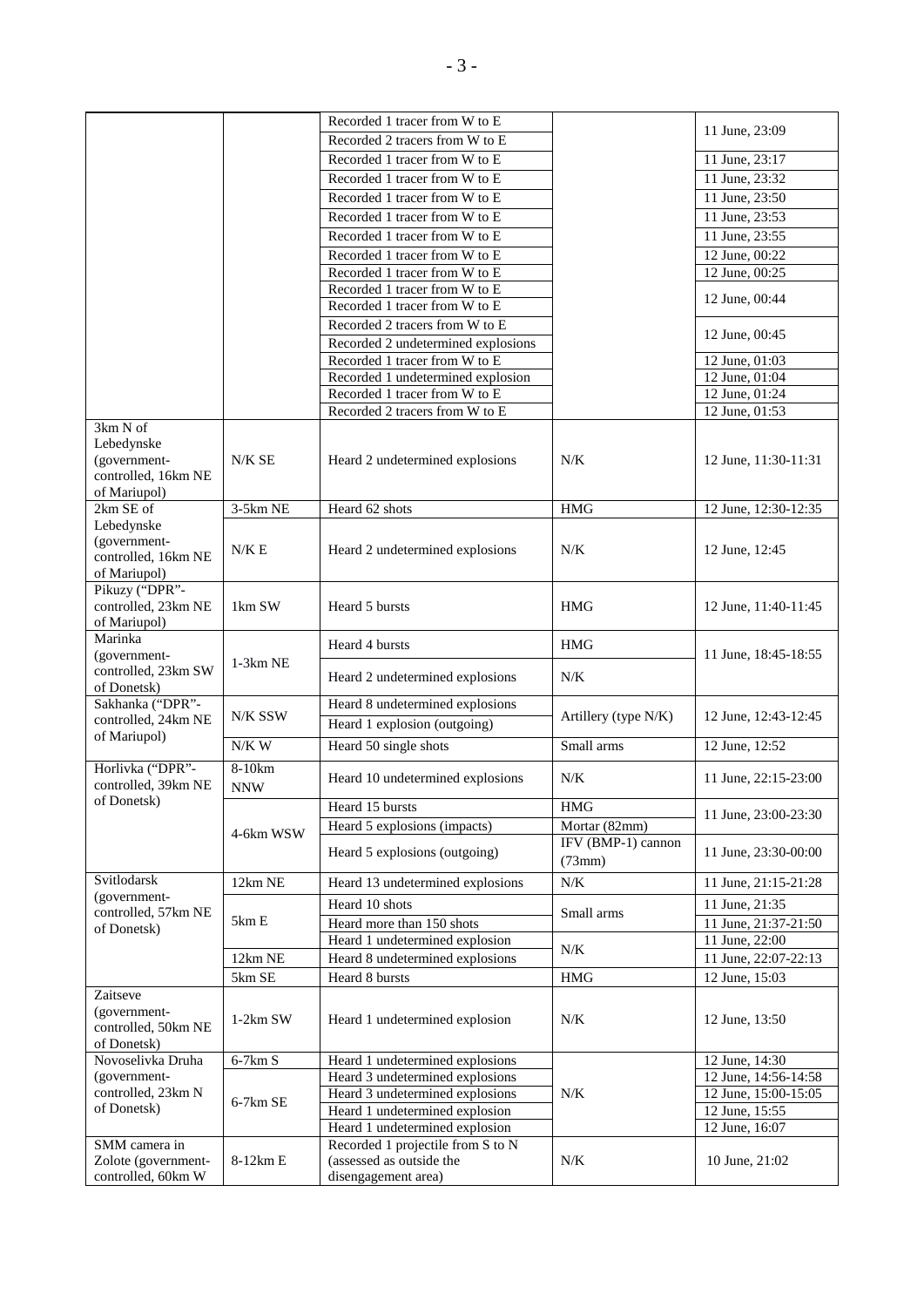| of Luhansk)                                                                  | $3-4kmE$    | Recorded 1 explosion (outgoing)<br>(assessed as outside the<br>disengagement area) | Artillery or mortar<br>(type N/K) | 10 June, 21:28       |
|------------------------------------------------------------------------------|-------------|------------------------------------------------------------------------------------|-----------------------------------|----------------------|
|                                                                              | 3km E       | Recorded 1 explosion (outgoing)<br>(assessed as outside the<br>disengagement area) | AGL or rocket (type<br>$N/K$ )    | 11 June, 00:14       |
| Kadiivka (formerly                                                           | 8-10km NNE  | Heard 140 undetermined explosions                                                  |                                   |                      |
| Stakhanov, "LPR"-                                                            | 5-7km NNE   | Heard 13 undetermined explosions                                                   | N/K                               | 11 June, 20:35-21:24 |
| controlled, 50km W<br>of Luhansk)                                            | 4-6km NNE   | Heard 40 explosions (outgoing)                                                     | MLRS (BM-21 Grad,<br>122mm        | 12 June, 03:08-03:22 |
|                                                                              | $5-7km$ NE  | Heard 9 explosions (outgoing)                                                      | Artillery (type N/K)              | 12 June, 03:24-03:30 |
|                                                                              |             | Heard 20 explosions (outgoing)                                                     | MLRS (BM-21)                      | 12 June, 03:30-04:15 |
| Luhansk city centre<br>("LPR"-controlled)                                    | 12km NE     | Heard 4 explosions (outgoing)                                                      | $MLRS$ (BM-21)                    | 12 June, 03:20-03:25 |
| 3km S of Muratove                                                            | $10-12km S$ | Heard 10 undetermined explosions                                                   |                                   |                      |
| (government-<br>controlled, 51km<br>NW of Luhansk)                           | 3-4km SE    | Heard 1 undetermined explosion                                                     | N/K                               | 12 June, 09:10-9:42  |
| 2km S of Muratove                                                            | $12-15km S$ | Heard 18 explosions (impacts)                                                      | Artillery (type N/K)              |                      |
| (government-                                                                 | $5-7km S$   | Heard 6 explosions (impacts)                                                       | Mortar (82mm)                     | 12 June, 16:15-17:05 |
| controlled, 51km<br>NW of Luhansk)                                           | 1km SW      | Heard 4 shots                                                                      | Small arms                        |                      |
| Kalynove ("LPR"-<br>controlled, 60km W<br>of Luhansk)                        | 4km NW      | Heard 4 undetermined explosions                                                    | N/K                               | 12 June, 10:15       |
| 4km N of<br>Kapitanove<br>(government-<br>controlled, 49km<br>NW of Luhansk) | 15km S      | Heard 3 explosions (impacts)                                                       | Artillery (type N/K)              | 12 June, 15:45-15:47 |